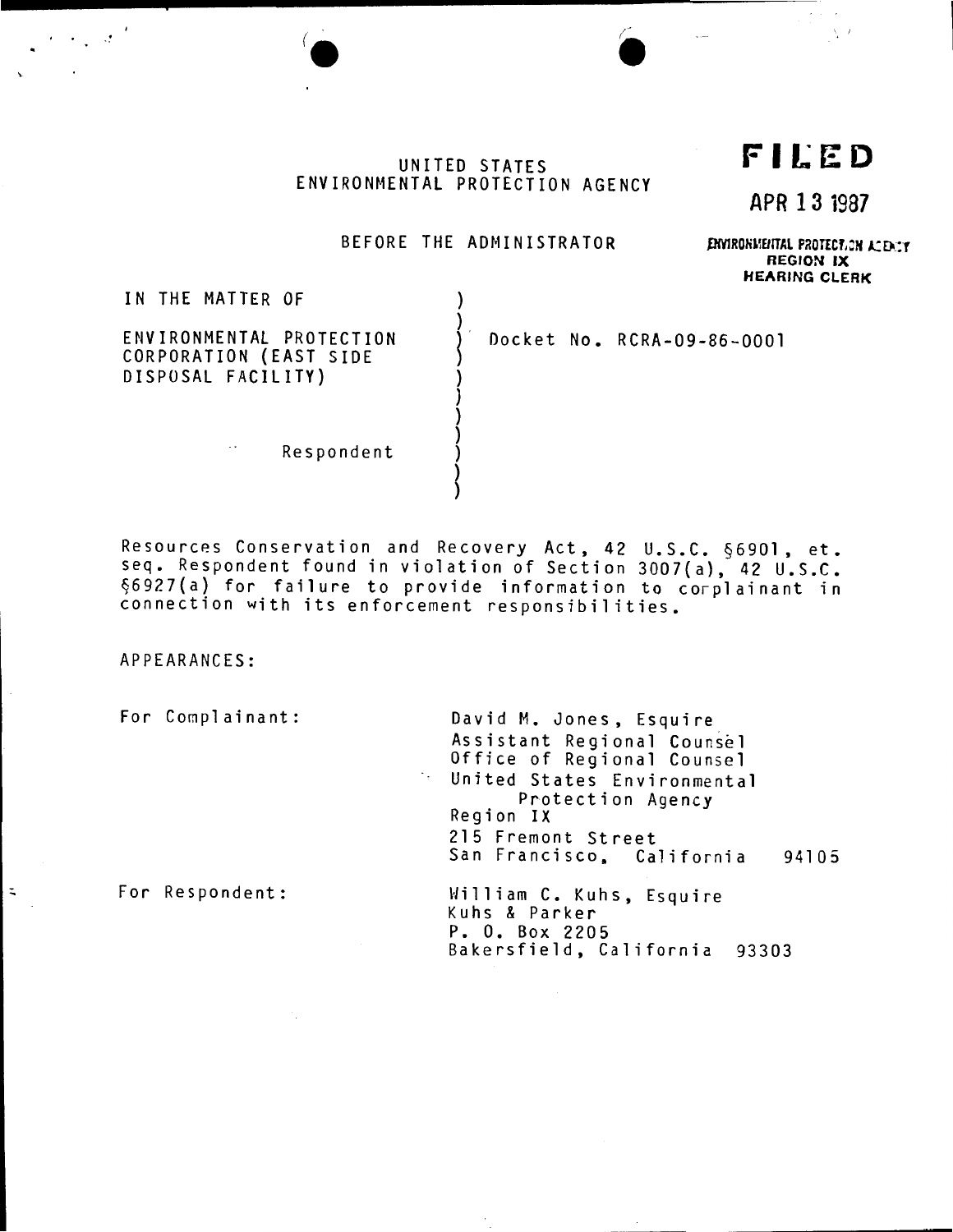# ACCELEREATED DECISION AND ORDER

## Introduction

This proceeding was commenced under the Resource Conservation and Recovery Act of 1976, as amended, 42 U.S.C. §6928 (sometimes RCRA or Act), by the issuance of a determination of violation, compliance order and notice of right to request a hearing (complaint) by Region IX of the Environmental Protection Agency (sometimes complainant or EPA). The complaint charges respondent Environmental Protection Corporation with violation of Section 3007{a) of the Act, 42 U.S.C. §6927{a), by failing and refusing to submit information pertaining to 14 of 18 generator waste streams at respondent's facility. Pursuant to Section 3008(a)(l), l/ 42 U.S.C. §6928(a){l), complainant seeks a compliance order requiring respondent to submit the.requested information. Also sought is a civil penalty of \$14,000.00 and an additional assessment of up to \$25,000.00 per day for failure to comply with the compliance order pursuant to Section 3008(a) (3). For reasons stated in its answer, respondent denied the violation and requested a public hearing. Subsequently, com-

<sup>1/</sup> Hereinafter, "Act" will be deleted when referring to a section thereof. Pertinent provisions of Section 3008 are: Section 3008(a){l): " ••• whenever on the basis of any information the Administrator determines that any person has violated or is in violation of any requirement of this subchapter, the Administrator may issue an order assessing a civil penalty for any past or current violation, requiring compliance immediately or within a specified time period. . . ."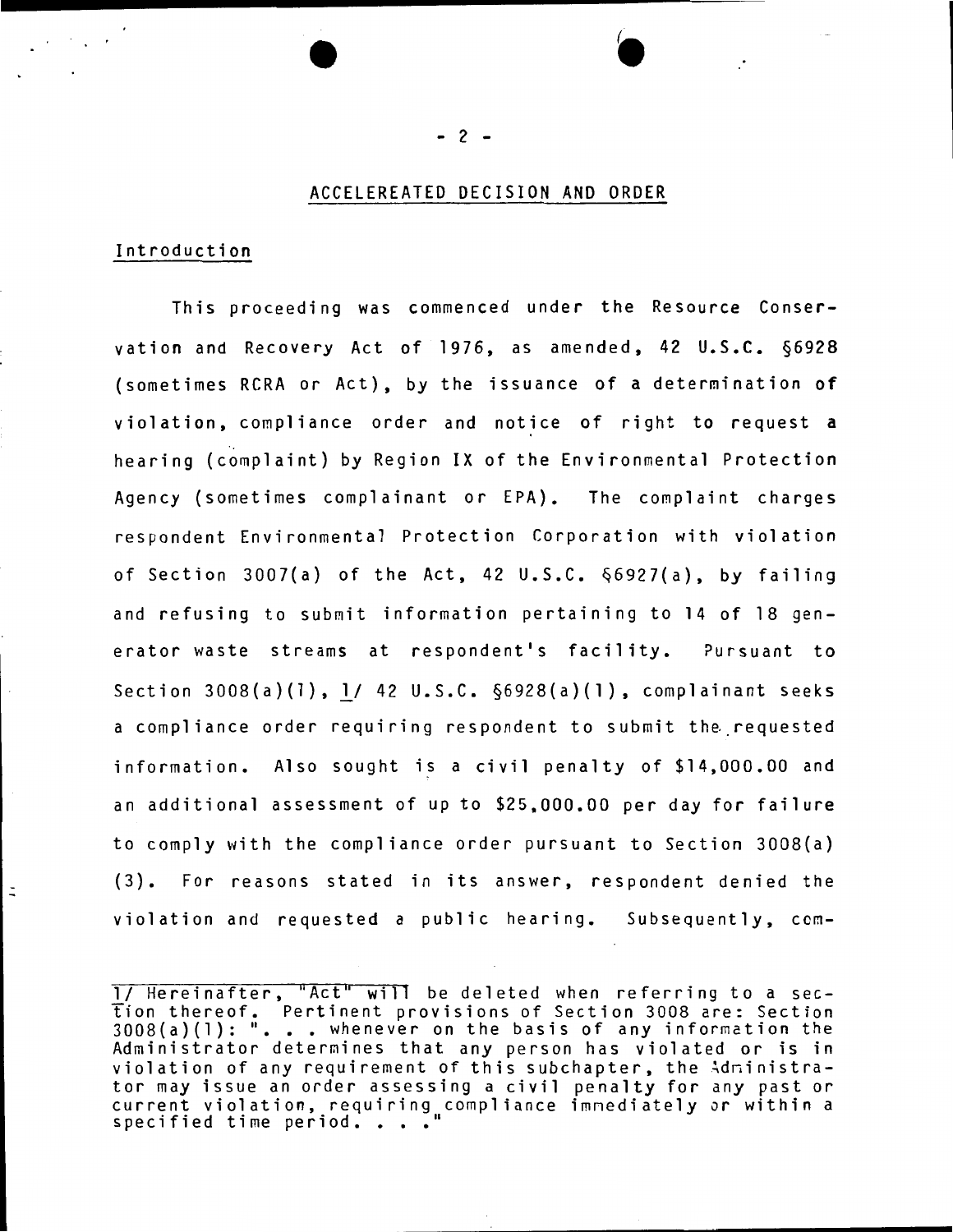plainant moved for an accelerated decision pursuant to 40 C.F.R. §26.16(a) and §22.20(a). Pursuant to an order of the Administrative law Judge (ALJ) a stipulation of undisputed material facts (stipulation) was submitted by the parties.

The respective arguments of the parties are well known to them and they will not be repeated here except to the extent deemed necessary for this decision. Questions not discussed specifically are either rejected or viewed as not being of sufficient import for the resolution of the principal issues presented.

#### FINDING OF FACT

The stipulation is set out verbatim here.

 $\ddot{ }$ 

1. Environmental Protection Corporation is a California corporation and a "person" as defined in Section 1004(15) of the Resource Conservation and Recovery Act (RCRA), as amended, [42 U.S.C. §6903(15)].

2. Until on or about November 8, 1985, Environmental Protection Corporation owned and operated the Eastside Disposal Facility located in portions of Section 24, T28S, R28E and MDM&M Section 30, T28S, R29E, Kern County, California, EPA Identification Number CAT 030 384 276.

- ------------------------------------------------------------------

- 3 -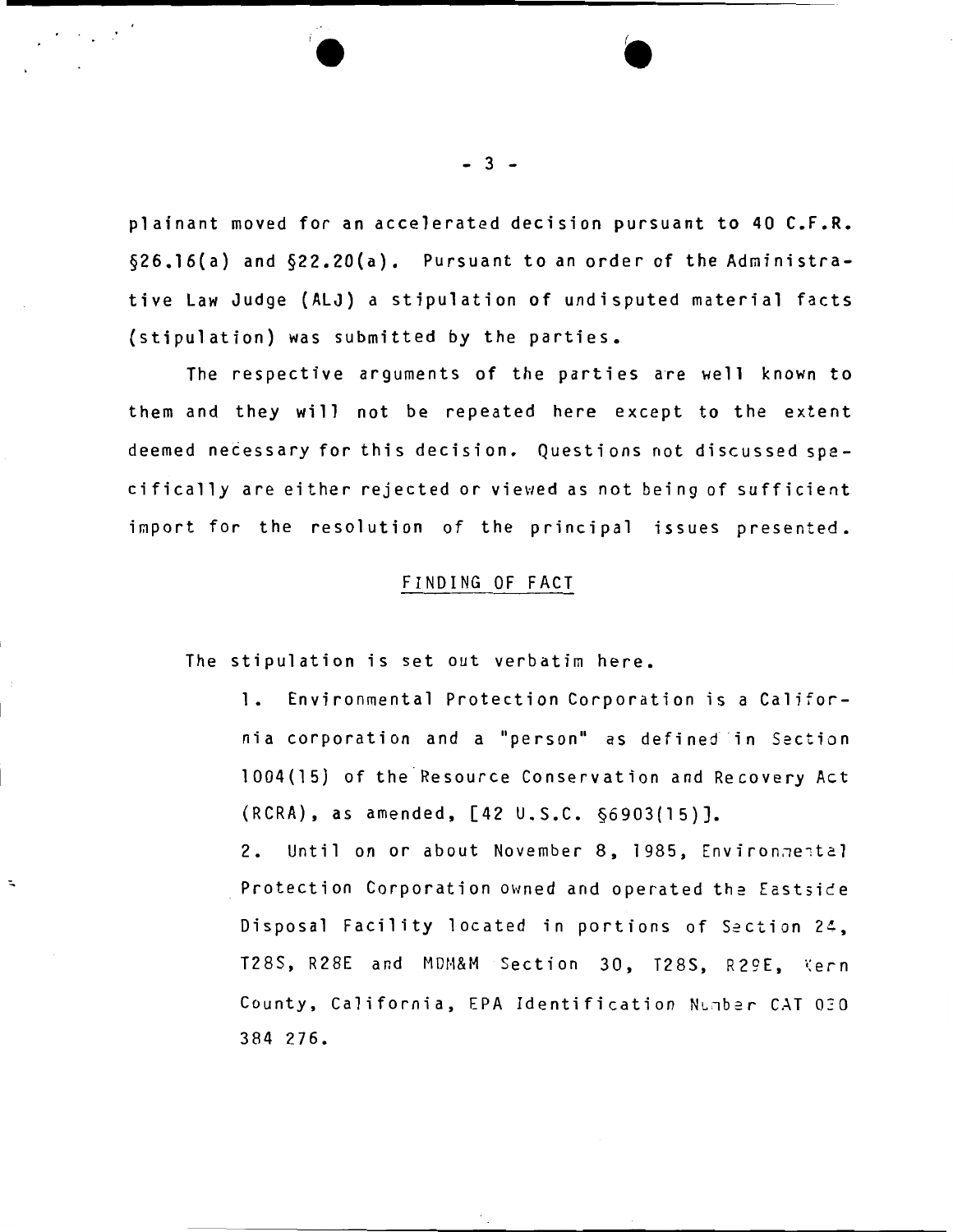3. Environmental Protection Corporation submitted a Notice of Hazardous Waste Activity, EPA Form 3510-1 ( 5-80) to the United States Environmental Protection Agency as required by Section 3010(a) of RCRA [42 U.S. C. §6930(a)] on or about August 18, 1980.

4. Environmental Protection Corporation fully complied with the requirements of Section 3005(e) of RCRA [42 U.S.C. §6925(e)] by the submission of a Part A permit application on or about November 17, 1980.

5. Environmental Protection Corporation subsequently submitted revised Part A applications on September 14, 1982 and on August 14, 1984.

6. The United States Environmental ?rotection Agency, Region 9 conducted an establishment and records inspection of the Eastside Disposal Facility on or about May 29, 1985.

7. On or about August 12, 1985, the United States Environmental Protection Agency, Region 9 issued a request for information including information relative to eighteen generator waste streams and certain operating records at the Eastside Disposal Facility.

8. Environmental Protection Corporation responded to the United States Environmental Protection Agency's request on or about August 22, 1985, with all information requested except information pertaining to fourteer of the eighteen generator waste streams.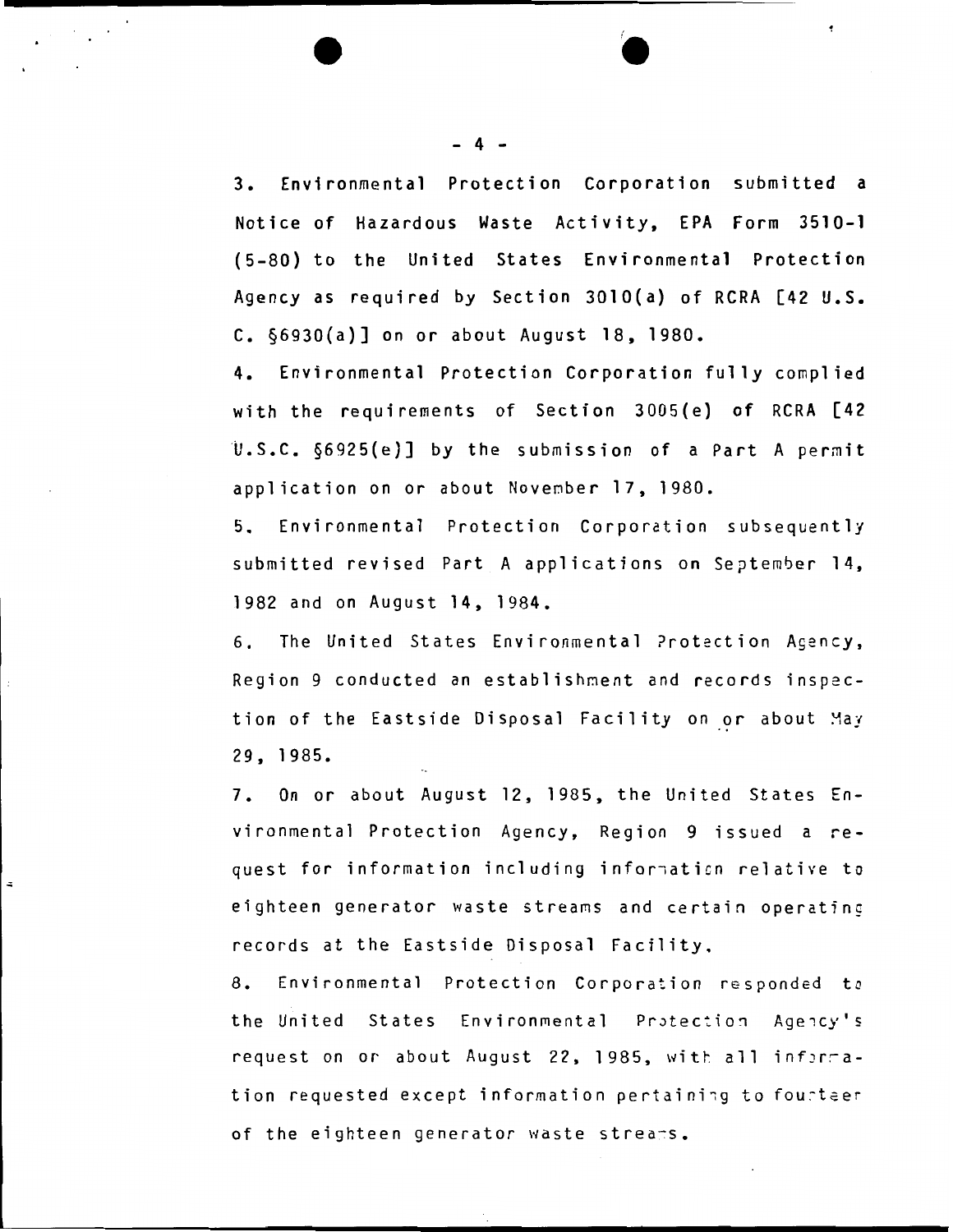9. Environmental Protection Corporation refused and continues its refusal to submit information pertaining to the fourteen generator waste streams on the basis that the generators thereof had certified to and Environmental Protection Corporation had confirmed that the waste streams were nonhazardous and, therefore, not subject to RCRA.

10. The United States Environmental Protection Agency, Region 9, has no information that leads it to concluje or suspect that any of the fourteen generator waste streams either do or do not constitute hazardous was:e subject to RCRA.

11. This proceeding was commenced on October 21, 1985. On such date, the State of California was authorized to carry out a hazardous waste program under Section 30J6 of RCRA. The United States Environmental Protection Agency gave no notice to the State of California prior to the commencement of this proceeding.

 $\ddot{ }$ 

12. The United States Environmental Protection Agency, Region 9, has not purported to comply with 40  $C.F.P.$ §22.37(b) since, in its judgment, is of no force Jr effect.

- 5 -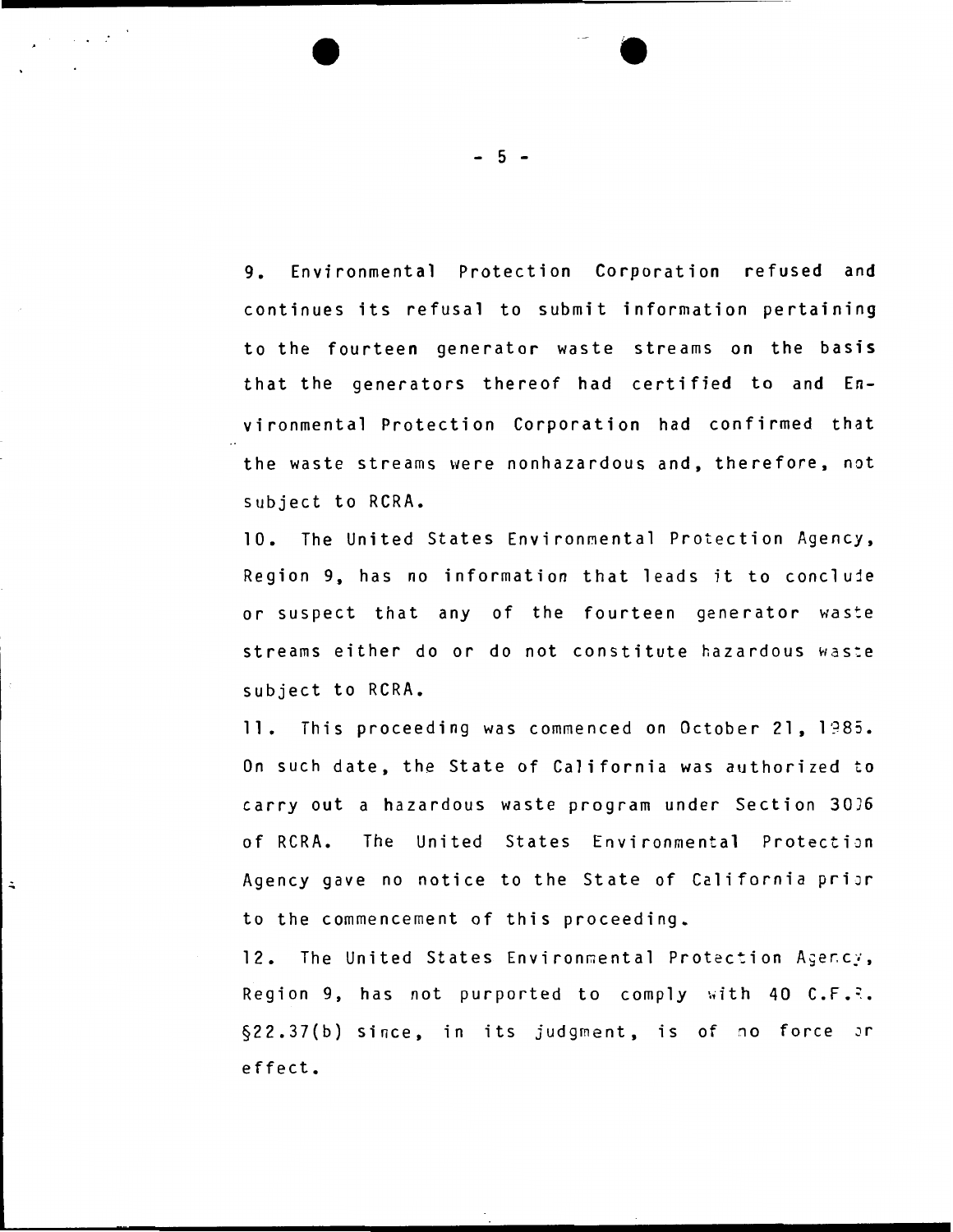#### DISCUSSION AND CONCLUSIONS OF LAW

Whether or not the subject matter is amenable to an accelerated decision depends upon an interpretation of the Consolidated Rules of Practice, 40 CFR §22.20 (Rule).

In pertinent part, the Rule provides:

 $\mathcal{A}^{(n)}$ 

 $\ddot{=}$ 

 $\cdot$ 

§22.20 Accelerated decision; decision to dismiss.

(a) General. The Presiding Officer, upon motion of any party or sua sponte, may at any time render an accelerated decision in favor of the complainant or the respondent as to all or any part of the proceeding, without further hearing or upon such linited additional evidence, such as affidavits, as he may require, if no genuine issue of material fact exists and a party is entitled to judgment as a matter of law, as to all or any part of<br>the proceeding. . . .

(b) Effect. (1). If an accelerated de $c$ isio $\overline{n}$   $\overline{\cdots}$  is issued as to all the issues and claims in the proceeding, the decision constitutes an initial decision of the Presiding Officer, and shall be filed with the Regional Hearing Clerk.

It is firmly rooted in common sense that oral hearings are to be used for the resolution issues of material facts. The Rule, ipart, exemplifies this.  $2/$  The concept of an accelerated decision is similar to that of summary judgment, and not every fac-

2/ See generally, 3 Davis, Administrative Law Treatise, §12.2 2d Ed. (1980).

- 6 -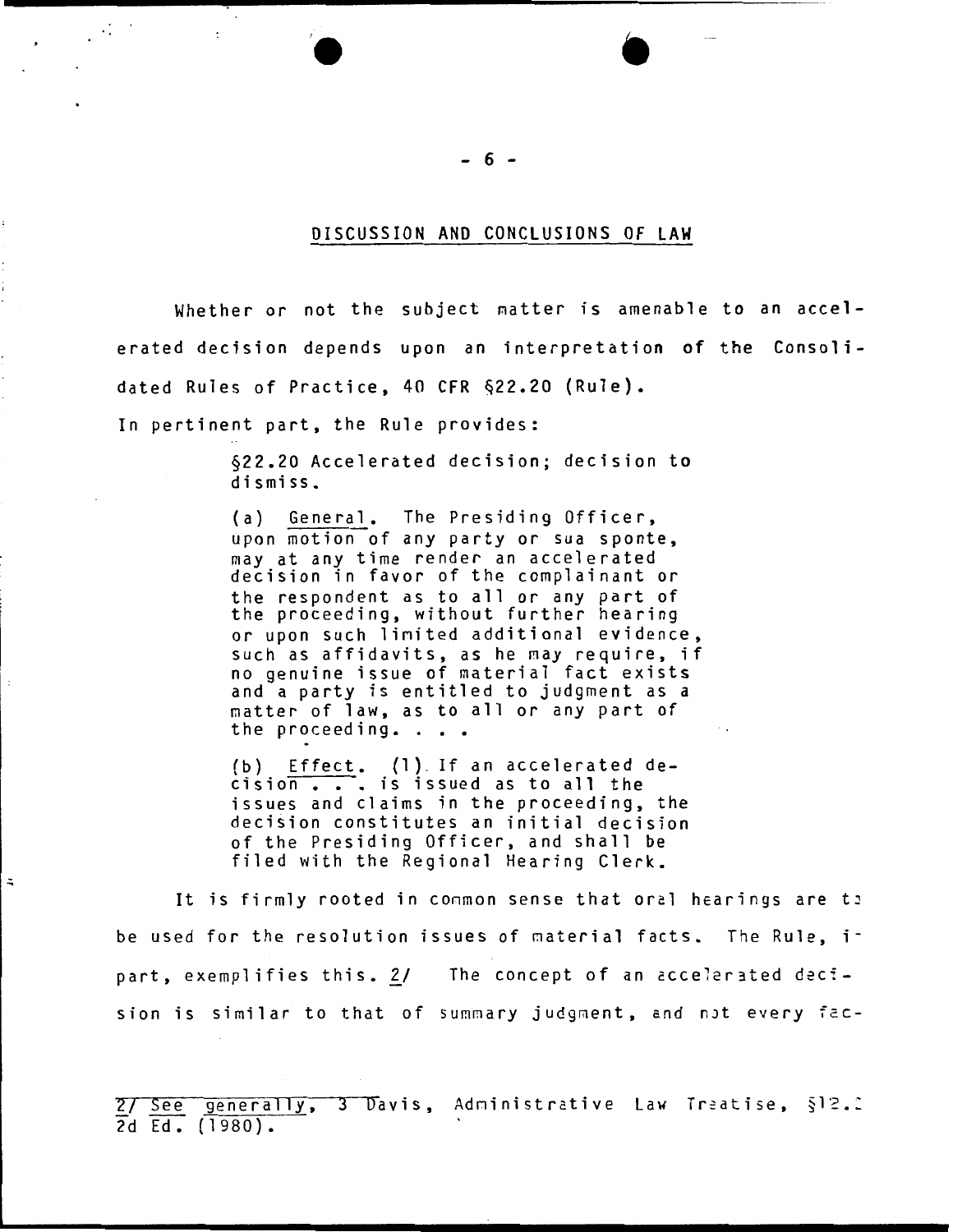tual issue is a bar. The existence of minor factual disputes would not preclude an accelerated decision. To have such an effect, the disputed issues must involve "material facts" or those which have legal probative force as to the controlling issue. Stated otherwise, a "material fact" is one that makes a difference in litigation. Genuine issues involving such facts are absent in this proceeding.

## 1. INSPECTION ISSUE

The principal question in this proceeding is the sco;e of complainant's investigative powers under Section 3007(a). In pertinent part, that Section reads:

> (a) Access Entry. For purposes of  $\cdot\cdot\cdot$  enforcing the provision of this title, any person who generates, stcres, treats, transports, disposes of, or otherwise handles or has handled hazardous wastes shall, upon request of any officer, employee or representative of the Environmental Protection Agency,<br>duly designated by the Administrator.... duly designated by the Administrator . . .<br>furnish information relating to such wastes.

Complainant argues that respondent has violated Section  $3007(a)$  by its refusal and failure to supply the information requested and sought by it; that the information sought concerning the nature of fourteen waste streams at respondent's facility is relevant to the determination by EPA regarding the extent of  $t \geq t$ regulations required by the presence of hazardous waste streams at the facility. Respondent maintains that the inforratio; complainant seeks does not relate to wastes which are hazardous wastes and is therefore beyond the scope of Section 3007(3).

- 7 -

'e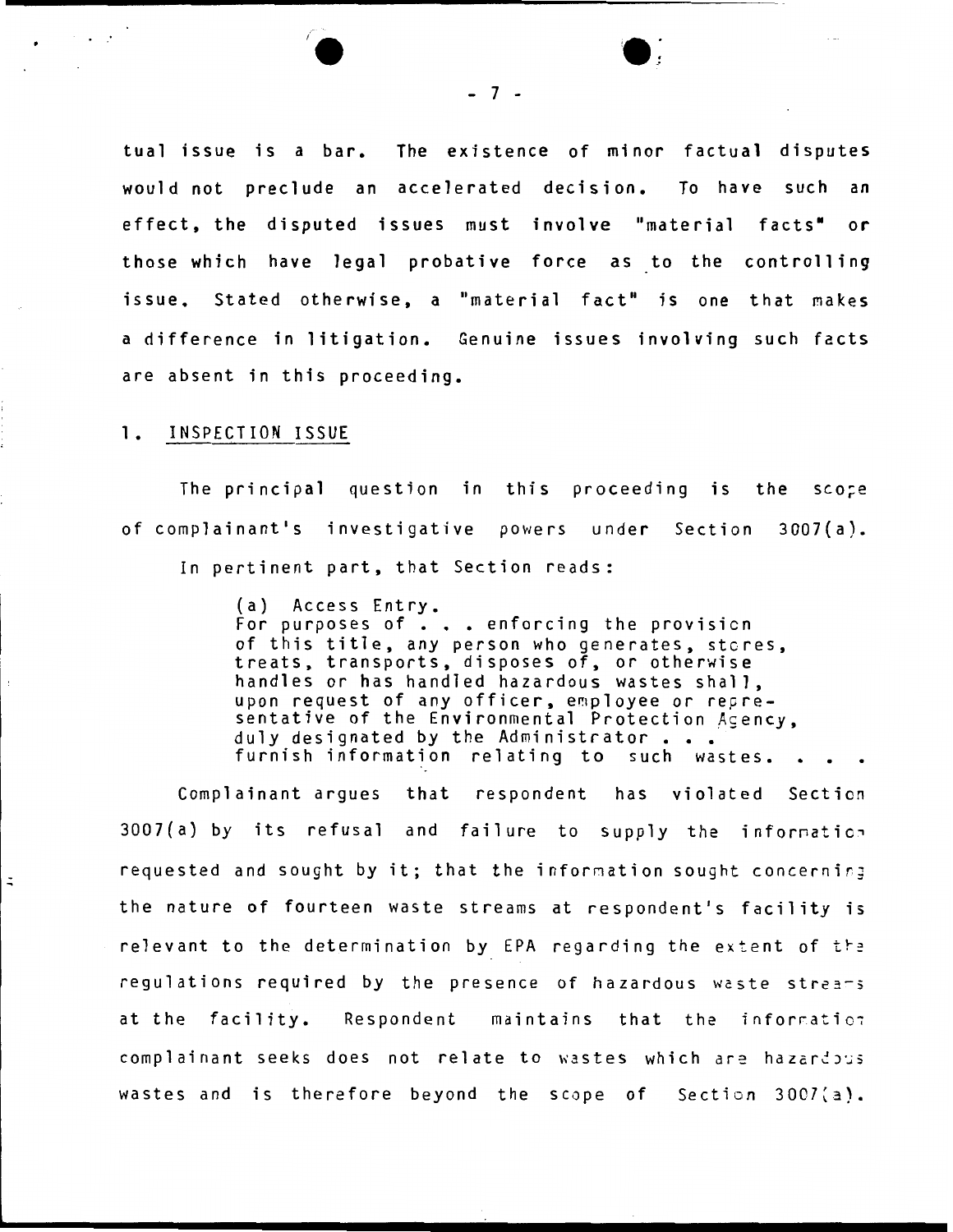Respondent claims that complainant has failed to establish that its request is relevant to a proper investigative purpose and that the proceeding should therefore be dismissed.

In United States v. Liviola, 605 F. Supp. 96 (N.D. Ohio), the EPA sought information under Section 3007(a) fron a transporter and disposer of hazarous waste. It filed a civil action seeking penalties and injunctive relief when the operator of the facility failed to provide the requested information. The court held that an administrative agency's request for infcrnation will be enforced where: (1) the investigation is within the agency's authority,  $(2)$  the request is not too indefinite and  $(3)$  the information requested is reasonably relevant.

It is utterly convincing, based on the criteria set forth in Liviola, that complainant is entitled to the inforration it see<s from respondent under Section  $3007(a)$ . The regulatory schene set out in the Act, exemplified in part by Section 3007(a) authorizes EPA to request and obtain information relating to hazardous wastes from those, like respondent, who have handled or handle such wastes. Complainant has specifically sought information relating to the nature of 14 hazardous waste streams. Finally, the requested information is relevant to the determination by complainant concerning the extent of regulation required by the existence of hazardous waste streams at the facility; a right which even respondent concedes belongs to the complainant.

 $\ddot{ }$ 

- 8 -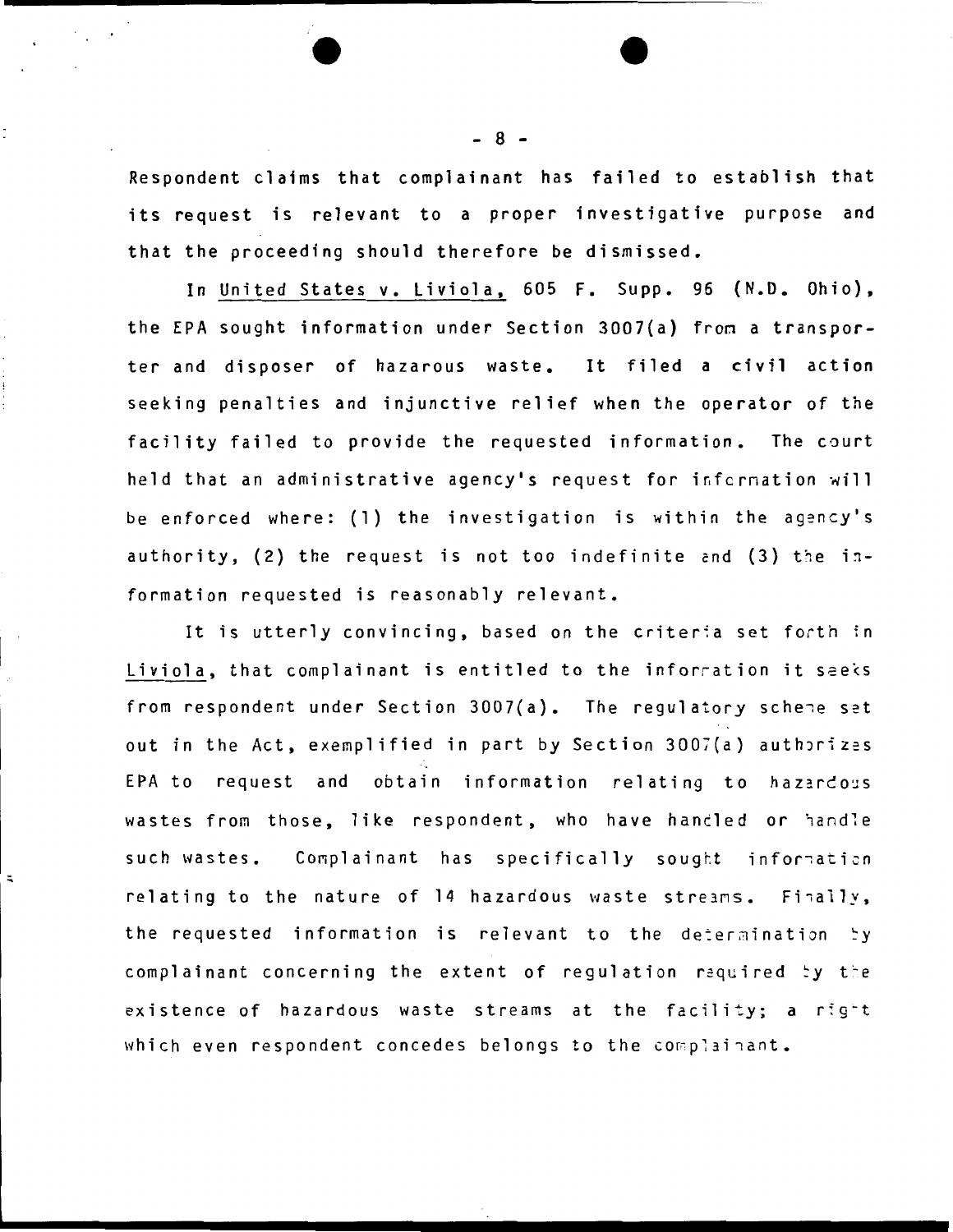United States v. Charles George Trucking Co., Inc., 624 F. Supp. 1185 (D. Mass 1986), is a case factually similiar to the instant matter. There, defendants, owners of a hazardous waste dump, refused to provide EPA with information concerning the shipment and deliverance of hazardous substances to the landfill, claiming the requests were not "information relating" to hazardous wastes within the meaning of Section 3007(a). The United States government, on behalf of the EPA, brought an action against the defendants and moved for a partial surmary judgment on that issue. In granting the government's motion, the court found that "[t]he plain language [of the statute] incicates that the EPA's request need not be confined soley to descriptions of hazardous waste, the information requested must somehow relate to these substances". (at 1187-88). Given EPA's right to investigate and regulate hazardous wastes, complainant's request for records concerning 18 waste streams is "related to" its authority to determine the existence of hazardous wastes.  $I^{\pm}$ is for complainant, not respondent, to decide whether a particular waste is hazardous. 50 Fed. Reg. 627 (January 4, 1985). It would show a startling suspension of common sense and be a strange and ineffectual enforcement policy if respondents and possible violators were given the discretion and authority to determine what is and what is not hazardous waste. To accese to such an argument smacks of relying upon a fox to be completely objective concerning the number of hens in a cricken house.

 $9 -$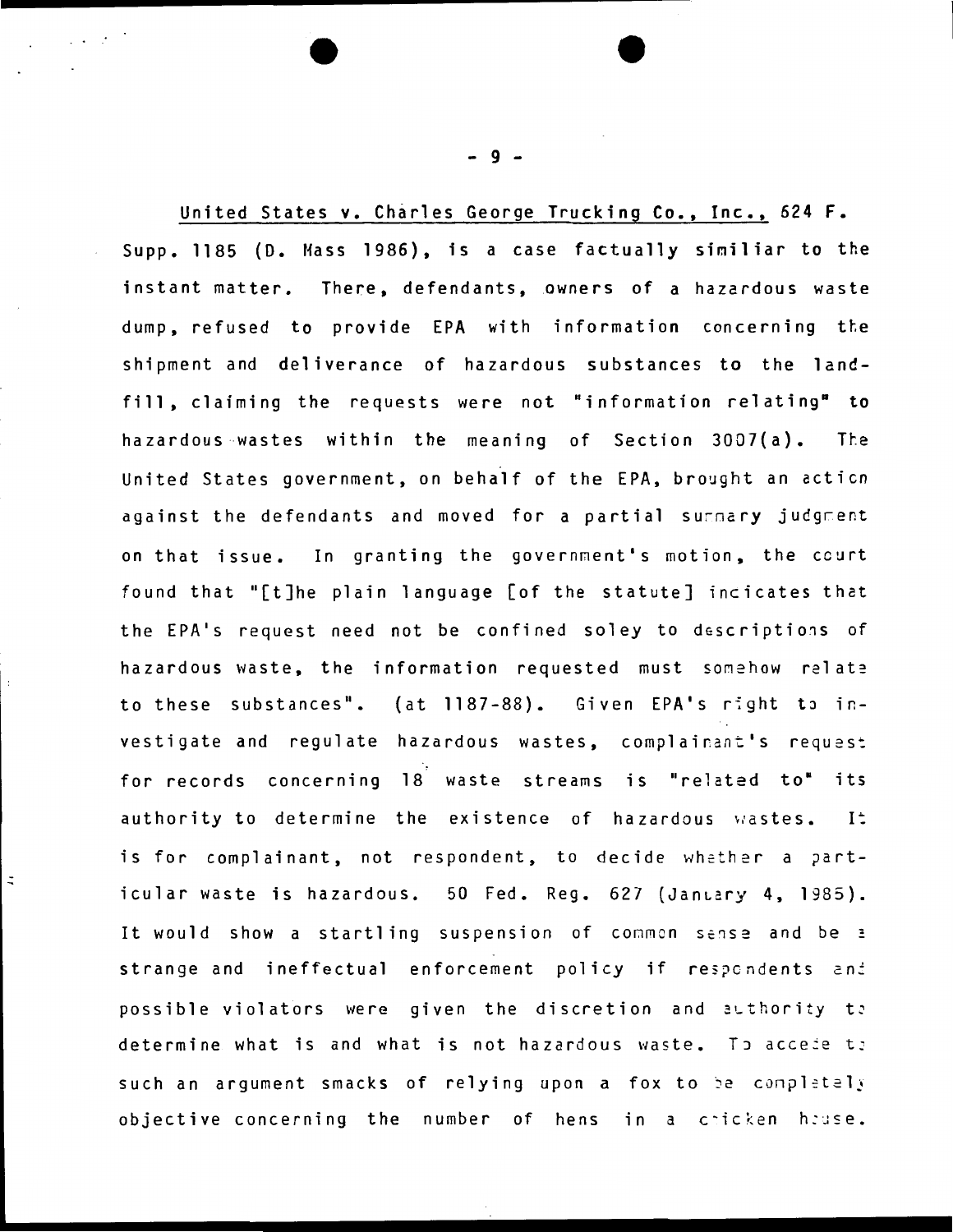## 2. Notification Before Issuing Complaint

.·

ż

Respondent maintains that the proceeding should be dismissed because complainant failed to comply with 40 C.F.R. §22.37 (b), hereinafter sometimes regulation, requiring the Administrator to notify alleged violators before issuing a complaint. Respondent acknowledges that the Administrator suspended the notice requirement but argues that the suspension was invalid because it should have been, but was not, implemented in conformity with the Administrative Procedure Act's (APA) public notice and conment requirement, 5.U.S.C. §553.

This same argument was made unsuccessfully by a responcert in American Ecological Recycle Research Corporation and Donald K. Gums, Docket No. RCRA-VIII-82-4, at 3-7. On appeal, the Chief JLdicial Officer (CJO) affirmed the initial decision holding that the regulation was effectively suspended and respondents, therefore, were not entitled to any notice.  $3/$  It was claimed, as does respondent here, that the suspension of the regulation was incorsistent with the notice and comment provisions in the APA. The  $CJO$  affirmed the initial decision ruling that the action in question came within the APA exception for agency rules of procedure and practice involving "rules of Agency organization, procedure or practice, or in any situation in which the Agency for good cause finds that notice and public procedure thereon are in-

3/ F1nal Order, July 18, 1985.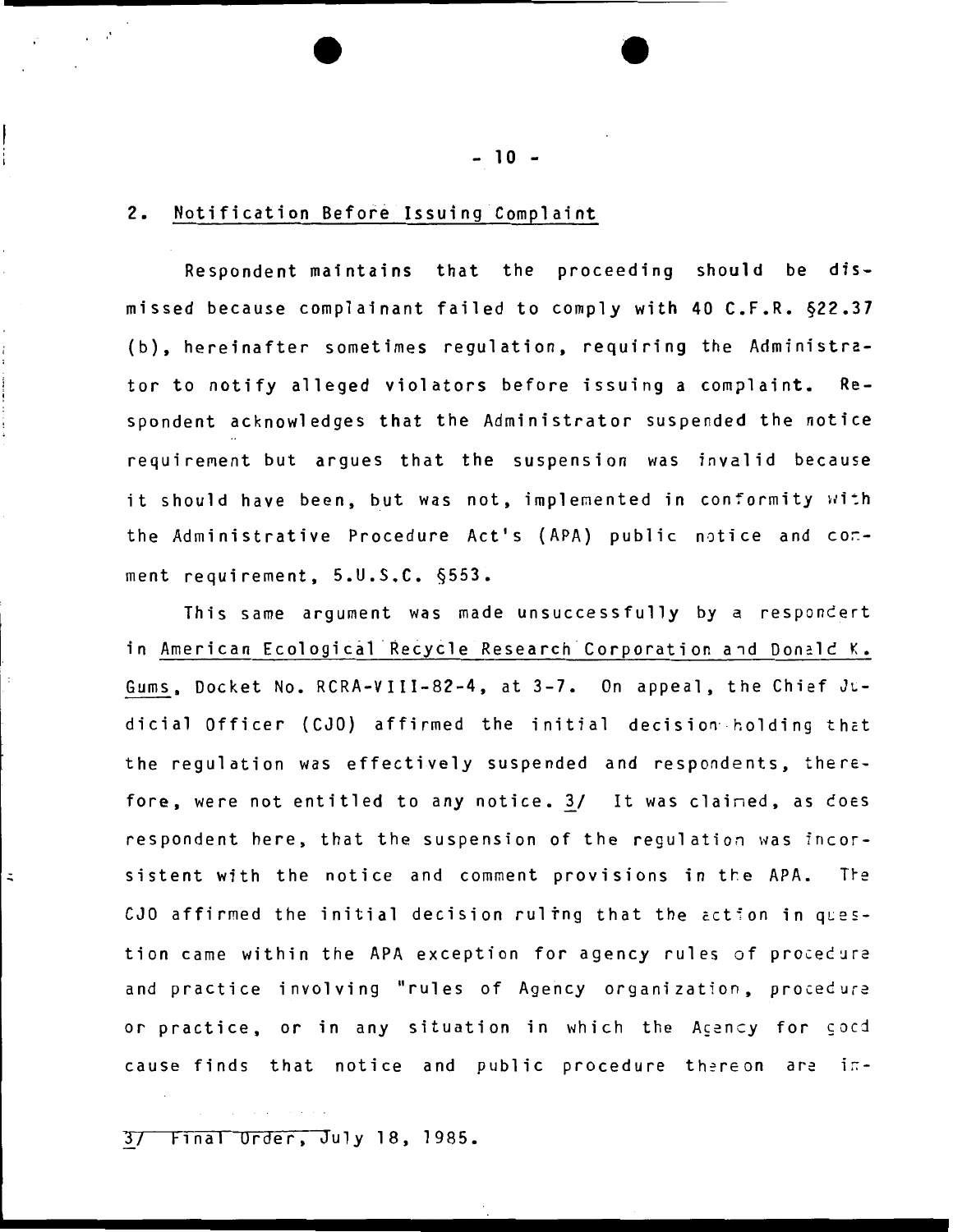practicable, unnecessary, or contrary to public interest." 5 U.S.C. 6553. The CJO distinguished the case from EDF v. Gorsuch, 713 F. 2d 802 (D.C. Cir. 1983), also relied upon by respondent. because Gorsuch did not involve a conflict between the statute and the requlation, the situation here. 4/ The final order held that there was no justification for deviating from the general rule that challenges to rulemaking are rarely entertained in an administrative enforcement proceeding. 5/ Even so, the opinion went on to hold that in view of the statutary amendments, the urgency involved and the procedural nature of the rule (suspension), EPA had "good cause" for suspending the 30 day notice prcvision without giving prior opportunity for notice and comment. E/ The CJO reasoned that EPA was obligated to eliminate the conflicting portion of the regulation because the rule was no longer in conformity with the statutory mandate. 7/

4/ Final Order at 7.

5/ Id. at 5.

6/ Final Order at 6. The final order also argued that the statu-Tory amendments immediately and implicitly repealed the 33 day<br>notice rule because Congress would not have wanted EPA to delay taking action against "midnight dumpers" while conducting rulemaking proceedings. Id. at 7.

 $7/$  Id.

 $\ddot{ }$ 

 $-11 -$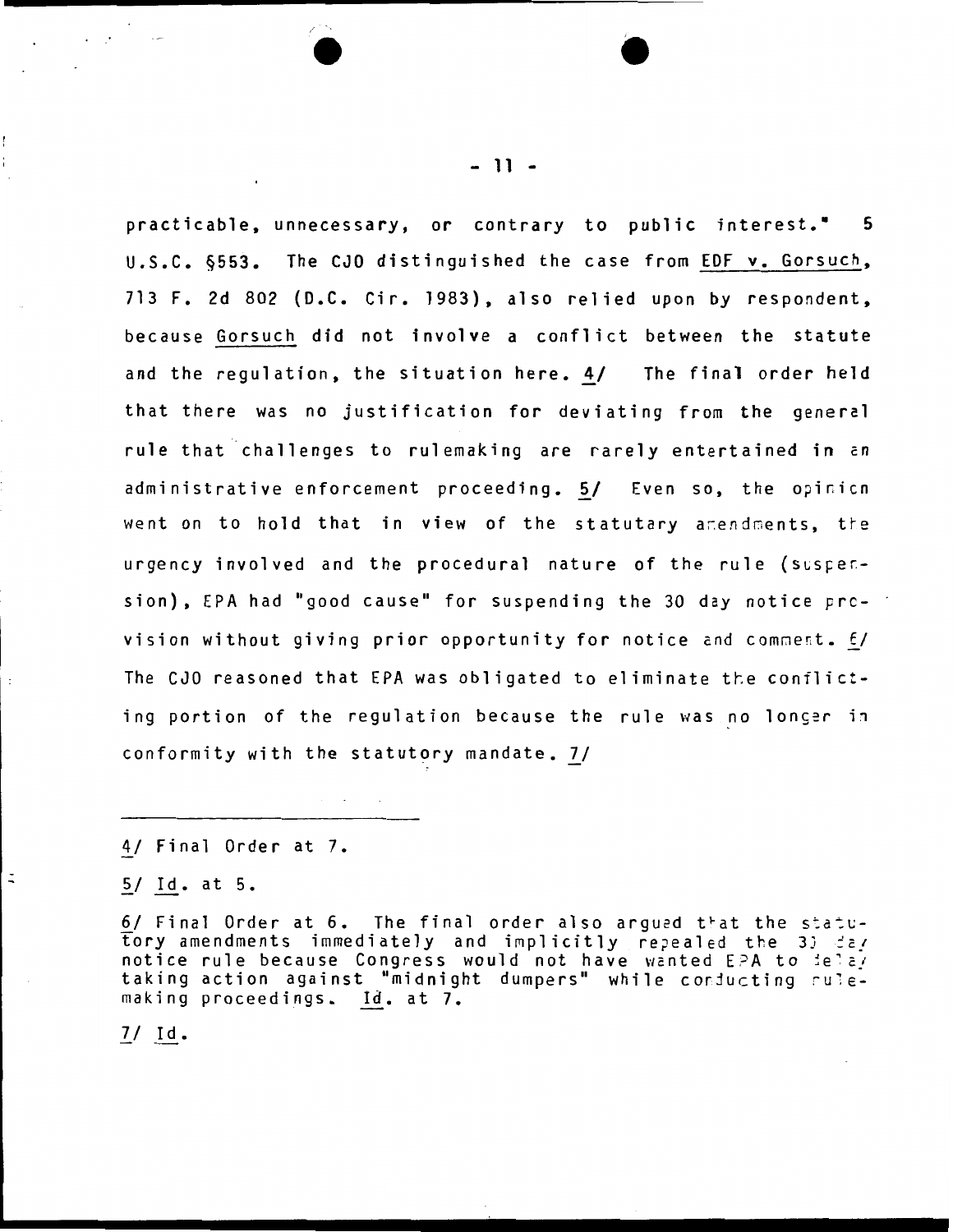EPA suspended the regulation here in order for it to conform to statutory amendments to the Act enacted in late 1980. 8/ Congress eliminated the 30 day notice period primarily to pernit accelerated action to prevent so called "midnight dumping."  $9/$ Before the amendments, compliance orders could not be issued until 30 days after alleged violators were notified. The 1980 amendments eliminated that provision, thus permitting the Adninistrator to issue a compliance order without 30 day advance notice.

Upon enactment of the 1980 amendments, EPA acted promptly to make the regulation conform to the new procedure. It issued a notice on November 25, 1980, suspending those portions of the requlation requiring 30 day notice before issuance of an order.  $10/$ The suspension was made effective immediately upon publicaticn ir the Federal Register even though EPA did not provide any advarce notice or opportunity for public comment on this action.

#### 3. Enforcement and Compliance Orders

.·

 $\ddot{ }$ 

Respondent is also of a mind that because complainant failed to notify the State of California (State) before issuing the cc~-

|  |  | $8/94$ Stat. 2334 (1980). |  |
|--|--|---------------------------|--|
|  |  |                           |  |

 $\mathcal{L}_{\mathcal{A}}$  and  $\mathcal{L}_{\mathcal{A}}$  are the set of the set of the set of the set of  $\mathcal{A}$ 

9/ 1980 U.S. Code Cong. & Admin. News at 5022.

10/ 45 Fed. Reg. 79808 (Dec. 2, 1980).

- 12 -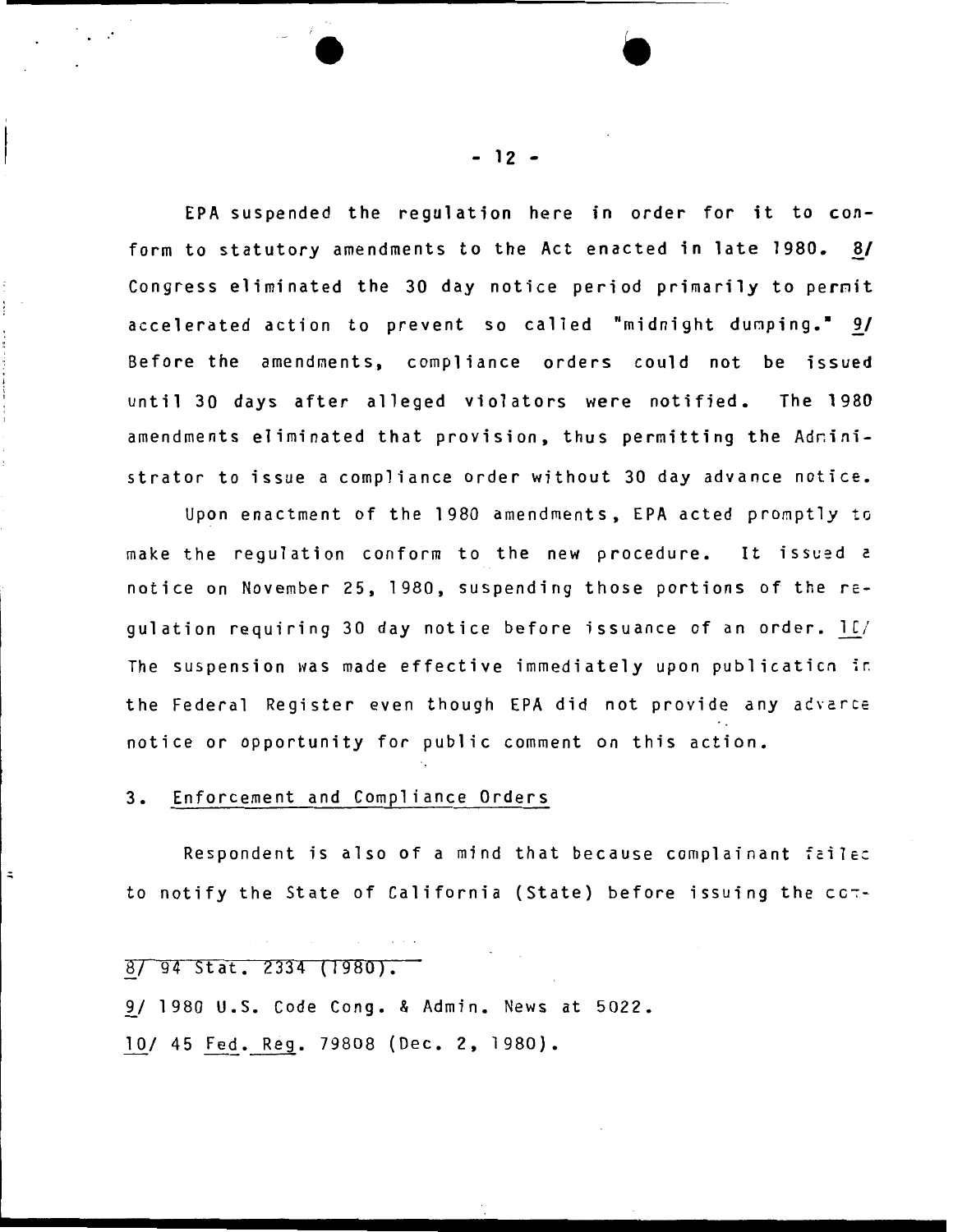p11ance order, as mentioned by Section 3008(a)(2), the complaint should be dismissed. In pertinant part, this Section provides:

> In the case of a violation of any requirement of this subchapter where such violation occurs in a State which is authorized to carry out a hazardous waste program . . . the Administrator shall give notice to the State in which such violation has occurred<br>prior to issuing an order. . . .

Complainant•s view is that EPA retains authority under Section 3007(a) to inspect and request information from a respondert independent of any authority given to the State under Secticn 3006. Accordingly, the State would not be involved in the information request to respondent and the complainant, therefore, is not obligated to notify the State before issuing a conpliance order.

Section 3007(a) contains a grant of inspection authority to both the EPA and a state having an authorized hazardous waste pregram. The purpose of the notification requirement in·section 3DC3 (a)(2) is to permit an authorized state to have the initial cpportunity to enforce the hazardous waste program against violators. 11/ Under Section 3007(a), EPA in its oversight capacity retairs an independent authority to gather information and conduct irspections which is not supplanted by any investigative powers delegated to the states. Complainant observes correctly that under these

ll/ 1976 U.S. Code Cong. and Admin. News, at 6269.

 $\ddot{ }$ 

 $- 13 -$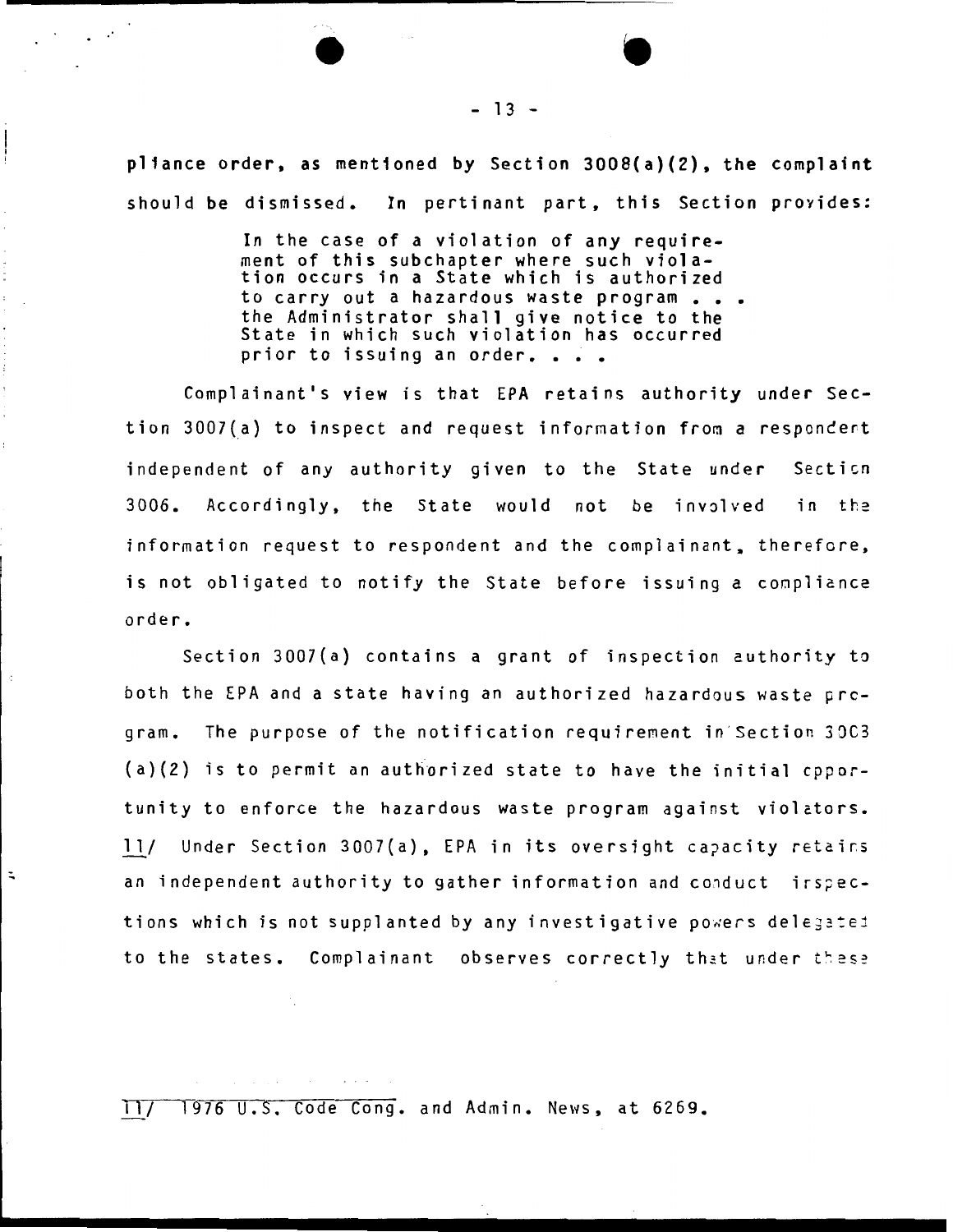circumstances, the notice requirement of Section 3008(a){2) is ineffective because the information request by complainant was made pursuant to one of its independent powers and would not implicate State action.

The word "shall" in Section 3008(a)(2), if construed cs mandatory, would allow respondent to avoid compliance with Section  $3007(a)$  and the penalties imposed under Section  $3008$  for its violation. "Statutes that, for guidance of a governmental official's discharge of duties, propose 'to secure order, system and dispatch in proceedings' are usually construed as directory, whether or not worded in the imperative, especially when the alternative is harshness or absurdity. . . we prefer a construction that bestows the benefits of the Act on those for whom it was chiefly intended. . . . " 12/ The notice provision was nct intended to benefit potential violators but was included to ·- ~ facilitate the state-federal relationship and their respective enforcement responsibilities. In that the State would not benefit from notification that the EPA was issuing a corpliance order pursuant to its independent authority, neither the State nor respondent was harmed by the failure of the complainant to alert the State before the compliance order was issued.

12/ Ralpho v. Bell, 569 F.2d 607, 627 (D.C. Cir. 1977)

- 14 -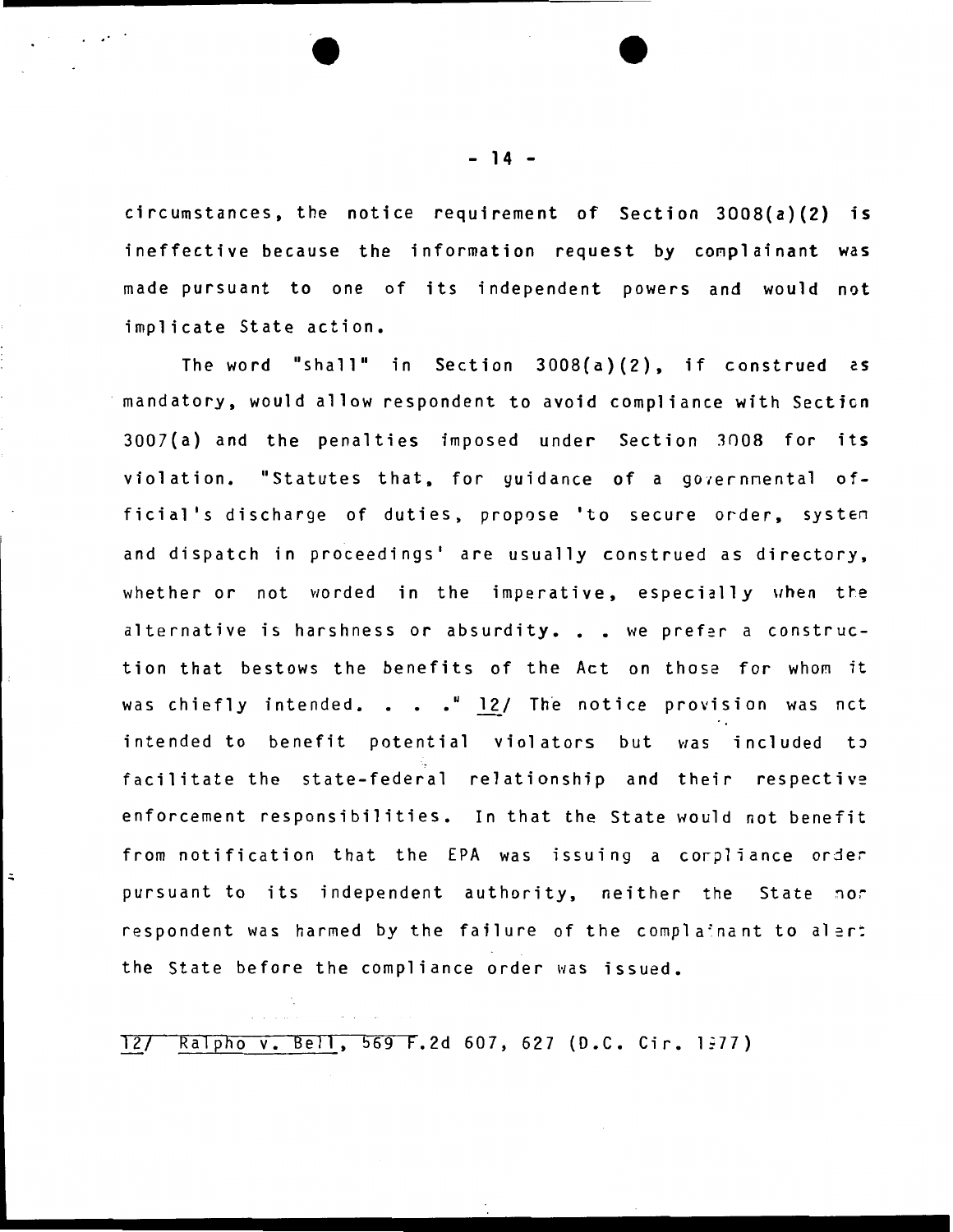## 4. Civil Penalty

 $\ddot{ }$ 

Respondent also takes the position that complainant failed to comply with 40 C.F.R. §22.14(a){5) in that the complaint did not include a statement explaining the reasoning behind the proposed civil penalty. On the facts of this case, the omission of a statement in the complaint explaining the penalty reasoning is not fatal. The requirement is procedural and not substantive in nature. The purpose and intent of 22 C.F.R. §22.14{a)(5) is satisfied here if the respondent is provided with an explanaticn somewhere in the submissions pertaining to the notion for an accelerated decision. Such an obligation was fulfilled by conplainant in its response to respondent's memorandum concernirg the motion for the accelerated decision. (at 20-21) Complainart stated that the proposed penalty was assessed in accordance with the current penalty policy, a copy of which respondent acknowledged it possessed and understood.

It is asserted that complainant, in deternining the proposed civil penalty of \$14,000, apparently multiplied the determined penalty by 14, the number of waste streams for which information was sought but not provided. Respondent argues that the proposed civil penalty is inconsistent with EPA's Civil Penalty Policy fer the Act of May 8, 1984. However, there is no persuasive evidence that the penalty amount was arrived at by complainant in a racher inconsistent with the Civil Penalty Policy.

 $- 15 -$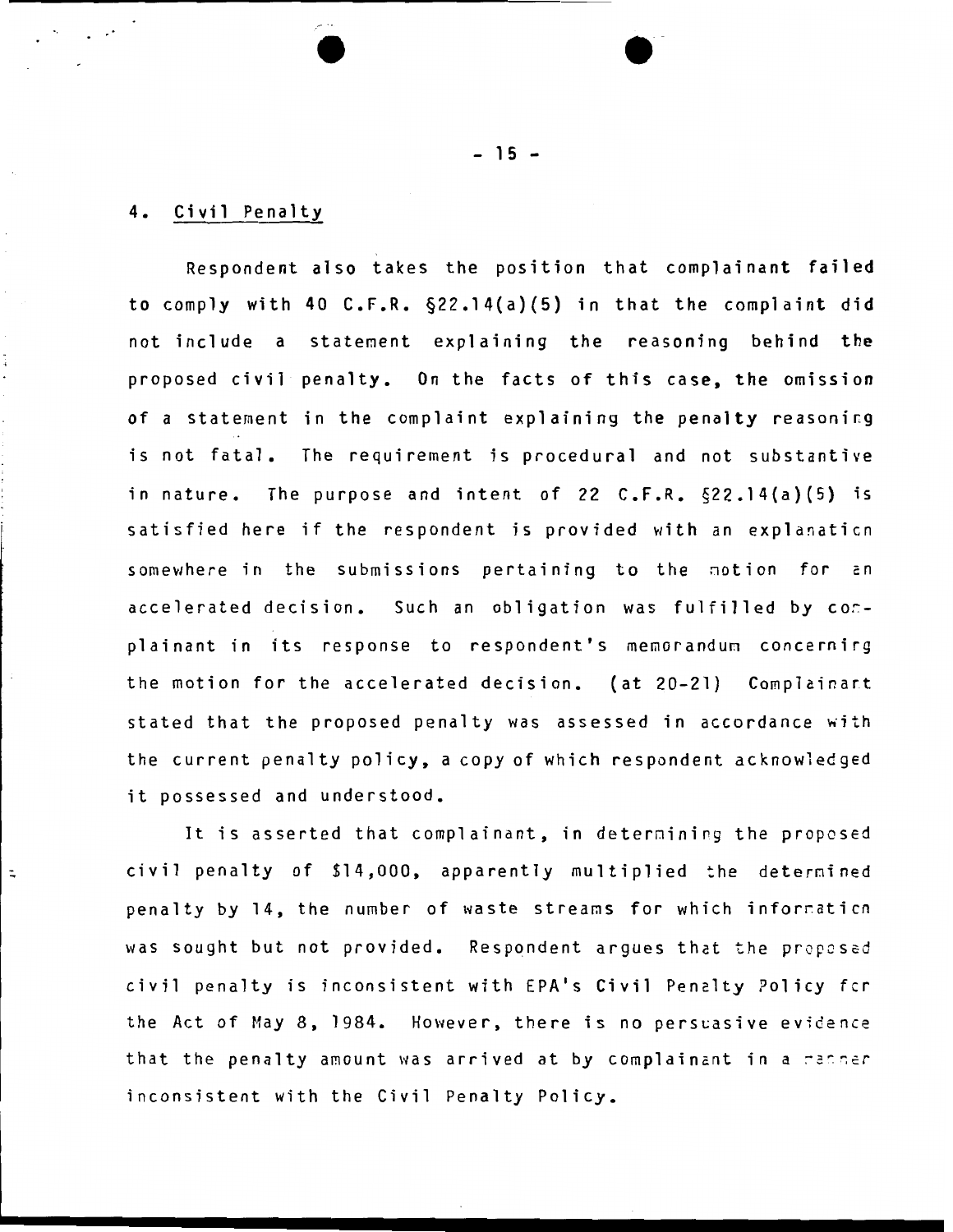## ULTIMATE CONCLUSION AND ORDER

It is concluded that respondent violated Section 3007 of the Act, 42 U.S.C. §6927, in failing to provide conpletely the information sought by complainant in its letter of August 12, 1985 and a penalty of \$14,000 is assessed against respondent. IT IS ORDERED that this penalty of \$14,000 shall be paid by submitting a certified or cashier's check in this amount, payable to the Treasurer of the United States ard nailed tc:

> EPA - Region IX Regional Hearing Clerk P. 0. Box 360863M Pittsburgh, PA 15251

Payment shall be made within 60 days of the receipt of this order.\*

rank W. Vanderheyden Administrative Law Jud;e

Dated: Thril 8, 198

 $*$ Unless appealed in accordance with 40 C.F.R.  $\S$ 22.30, or unless the Administrator elects to review same sua sponte as provided therein, this decision shall become the final order of the  $\frac{1}{10}$ istrator in accordance with 40 CFR §22.27(c).

 $- 16 -$